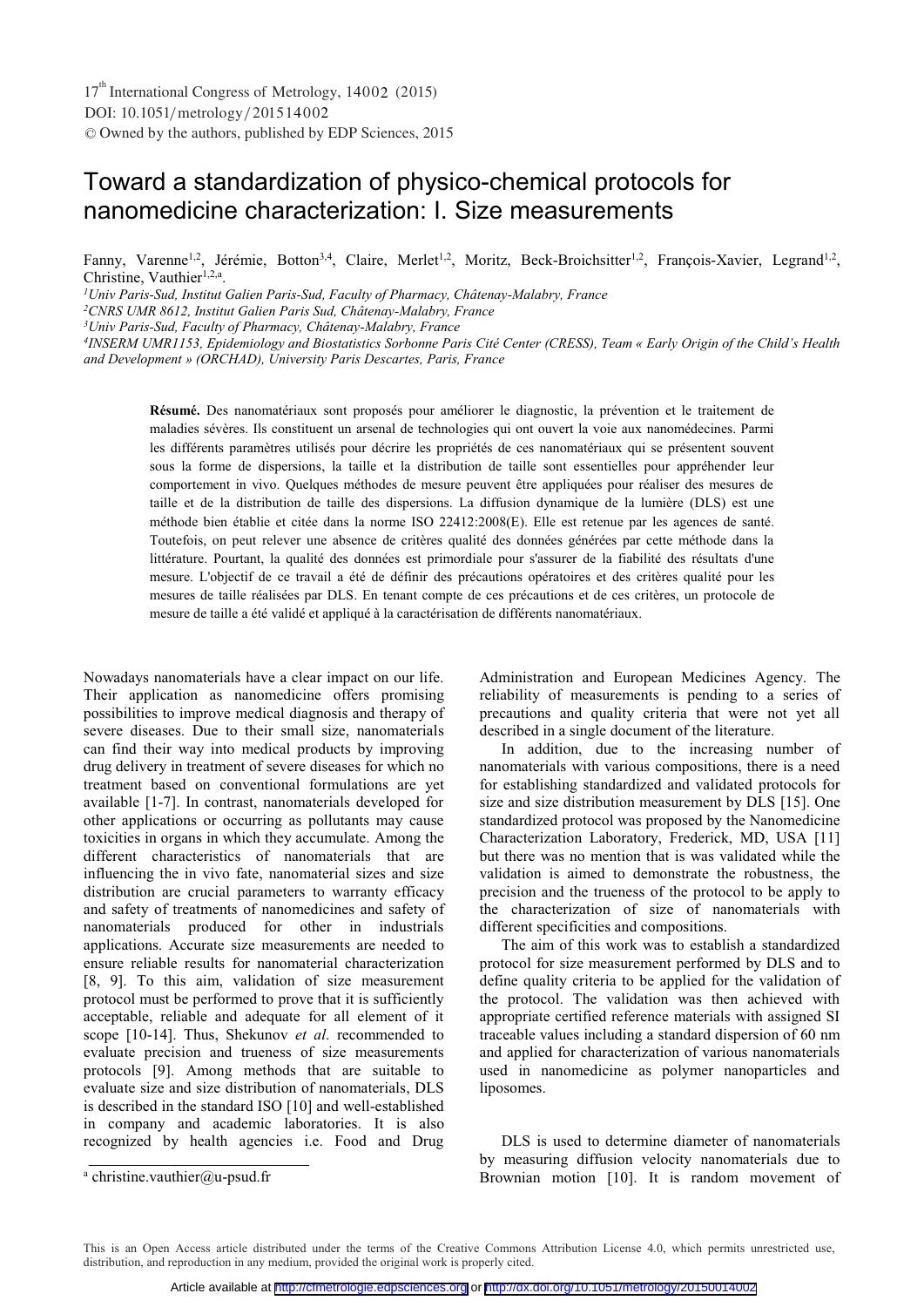nanomaterials due to bombardment of solvent molecules at nanomaterial surface defined by the translational diffusion coefficient, D. The translational diffusion coefficient is converted into hydrodynamic diameter of nanomaterial,  $d_H$ , using the Stokes-Einstein Equation given by Eq. 1.

$$
d_{\rm H} = \frac{k_{\rm B} \cdot T}{3 \pi \cdot \eta \cdot D} \tag{1}
$$

where  $k_B$  is the Boltzmann's constant, T is the absolute temperature and η is the dynamic viscosity of the dispersing medium at the temperature of size measurement.

Dispersed nanomaterials are illuminated by a monochromatic and coherent laser light beam and nanomaterials scattered light is measured by a fast photon counter at a given scattering angle. The scattered light intensity from the moving dispersed nanomaterials fluctuate as a function of time and is converted into correlation function using a correlator (Figure 1). The correlation function could be analyzed either by fitting a single exponential according to Cumulants method described in the standard ISO [10] for determining the zaverage diameter and the polydispersity index or by fitting a multiple exponential for evaluating nanomaterial intensity size distribution using Non-Negative Least Squares (NNLS) or CONTIN methods.



Figure 1. Correlation functions. (a) Small particles of 60 nm. (b) Large particles of 400 nm.

 As quality criteria, stringent selection of measurement cells and respect of strict precautions of sample preparation were found as essential to perform reliable size measurements. Disposable cells were used to avoid

cross-contamination. The optical quality of measurement cells was carefully inspected and measurement cells presenting scratches or impurity in polystyrene were discarded. Depending of suppliers, this lead to a high rejection rate (up to 85 %) due to the poor quality of the cells. Cells that passed this selection were pre-rinsed three times with filtered ultrapure water and stored in dust free environment before use. To fill up cells, no bubble or dust should be introduced in the measurement cells, the protocol recommended by the supplier of the DLS instrument was followed and samples were diluted with freshly filtered solvents stored in flasks also pre-rinsed with filtered solvents.

 As quality of data obtained from DLS are essential for reliability of size results, quality criteria were defined to ensure successful measurements. During measurement, the following points were controlled:

### *Correlation function*

It was checked that the correlation function reflecting the probability to find the nanomaterial at the same place showed a smooth decay exponential with a flat baseline for each run. The Figure 2 (a) showed the screen print displaying the correlation function during measurement of the standard of 60 nm prepared following all of the above mentioned precautions. In Figure 2 (b), the correlation function showed typical signed of dust contamination obtained here with a sample spiked with dust.

## *Count Rate curve*

Another criteria of quality of measurements was assessed from the stability of the count rate during measurement. This represents the number of photons collected by the detector (given in kilocounts per second (kcps)) expressing the intensity of the signal received by the detector. Although the principle of the measure is based on an analysis of fluctuations of signal intensity with time, these fluctuations are expected to remain in a narrow range of intensity without spikes and/or drift during measurements. A curve that fulfilled these characteristics was shown in Figure 3 (a) acknowledging a good quality of the measure. Curves shown in Figures 3 (b) and 3 (c) showed artifacts due to the presence of aggregates in the sample and to containing dust particles respectively. Measurements for which such curves were obtained were discarded according to the quality measurement used the developed protocol.

Another series of quality criteria was set from examining data provided after measurements and calculations:

#### *Correlogram*

Correlograms provided in the results after measurements should be consistent with the curves of the correlation function observed during measurements. For quality measurements, it was set that the correlogram given by the three measurements of the protocol showed the smooth typical shape of exponential function presented in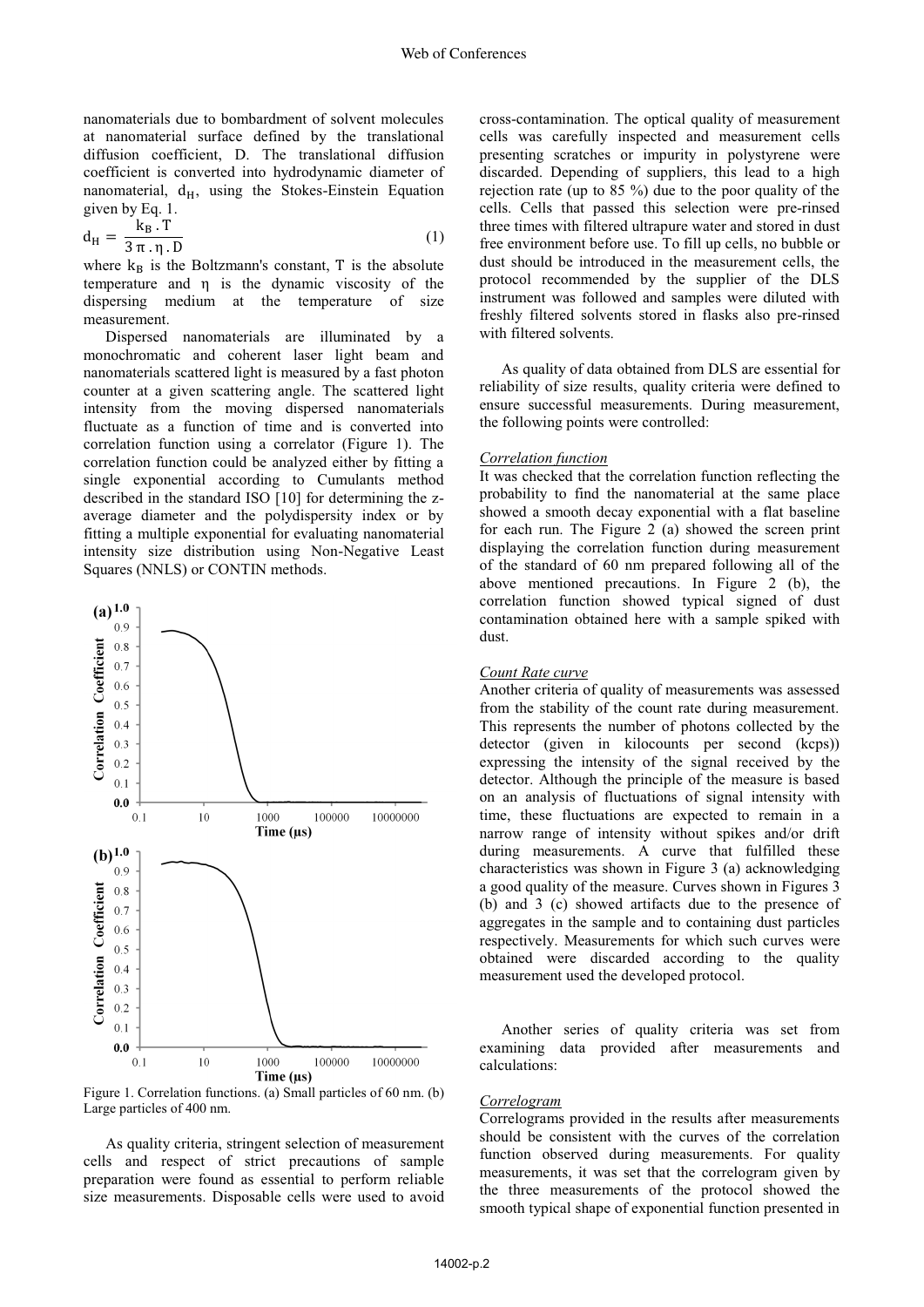

Figure 2. (a) Correlation function obtained from screen print taken up during the measurement of dilute standard 60 nm (Thermo Scientific, LTX3060A, Production batch: 3060-033, Certified batch: 3060-007, Packaging: 42430, Expiration date: August 2016, Analysis date: April 2014), dilution at 1/178 in NaCl 10 mM prior filtered with a 0.22 μm filter. The sample was prepared with all precautions defined to obtain satisfactory quality of measurements. (b) Correlation function obtained from screen print taken up during the measurement of dilute standard 60 nm (Thermo Scientific, LTX3060A, Production batch: 3060-033, Certified batch: 3060-007, Packaging: 42430, Expiration date: August 2016, Analysis date: January 2015), dilution at 1/170 in NaCl 10 mM prior filtered with a 0.22 μm filter, spiked with dust to create an artifact due to dust contamination.



Figure 3. (a) Count rate curve obtained from screen print taken up during the measurement of standard dilute 60 nm (Thermo Scientific, LTX3060A, Production batch: 3060-033, Certified batch: 3060-007, Packaging: 42430, Expiration date: August 2016, Analysis date: April 2014), dilution at 1/178 in NaCl 10 mM prior filtered with a 0.22 μm filter. The sample was prepared with all precautions defined to obtain satisfactory quality of measurements. (b) Count rate curve obtained from screen print taken up during the measurement of aggregated nanoparticles. (c) Count rate curve obtained from screen print taken up during the measurement of dilute standard 60 nm (Thermo Scientific, LTX3060A, Production batch: 3060-033, Certified batch: 3060-007, Packaging: 42430, Expiration Date: August 2016, Analysis date: January 2015), dilution at 1/170 in NaCl 10 mM prior filtered with a 0.22 μm filter, spiked with dust to create an artifact due to dust contamination.

Figure 4 (a). The baseline was requested to reach zero. A baseline that do not return to zero could indicate non random movement of nanomaterials including sedimentation, presence of aggregates (Figure 4 (b)) or large particles including dust (Figure 4 (c)), these

measures were considered as not having met our quality criteria. From our quality criteria, all three measurements needed to fulfill quality criteria to consider further measurements done on one sample. If one of the series of three measurements did not satisfied this criteria,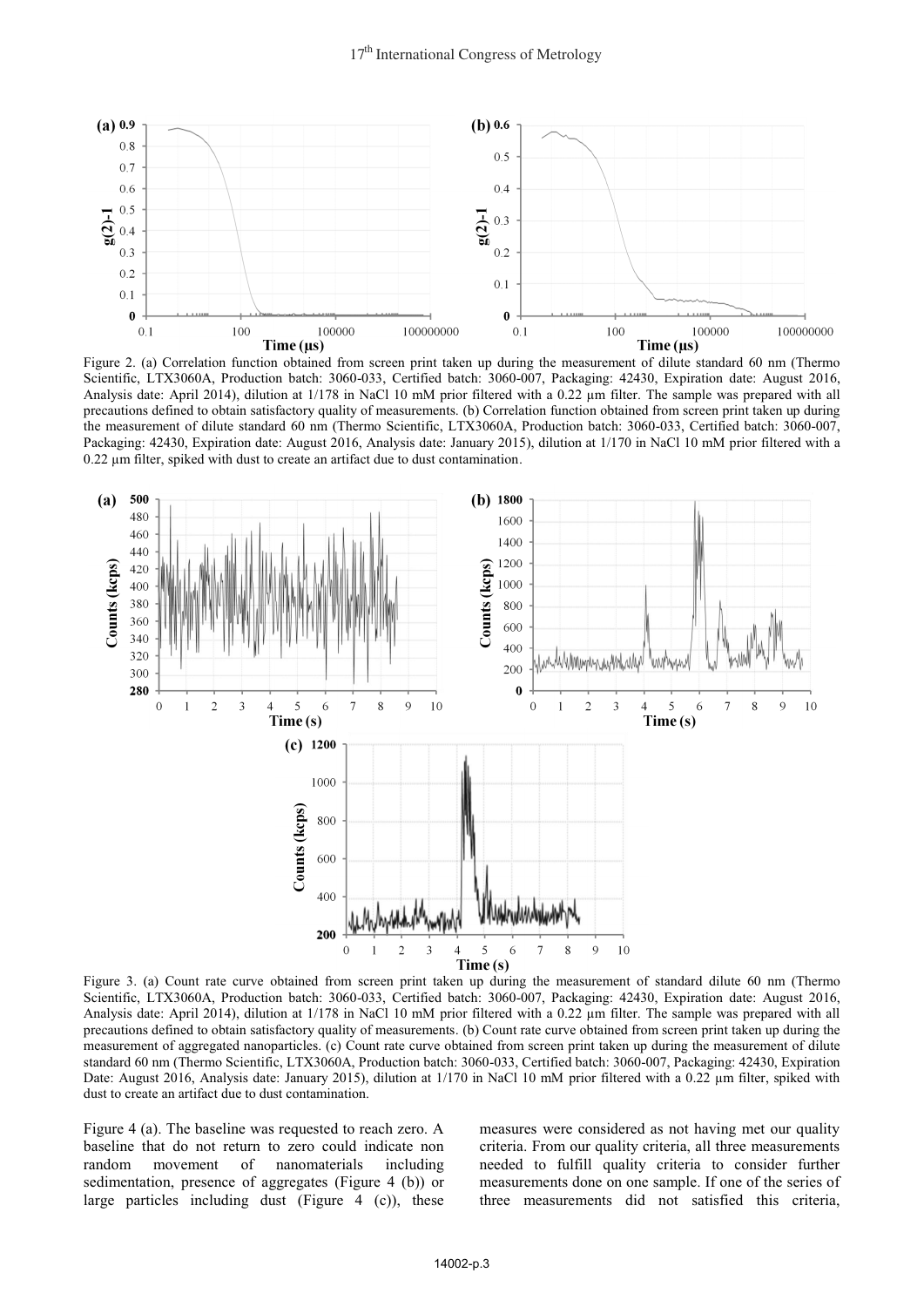

Figure 4. (a) Correlogram obtained for dilute standard 60 nm (Thermo Scientific, LTX3060A, Production batch: 3060-033, Certified batch: 3060-007, Packaging: 42430, Expiration date: August 2016, Analysis date: April 2014), dilution at 1/178 in NaCl 10 mM prior filtered with a 0.22 μm filter. The sample was prepared with all precautions defined to obtain satisfactory quality of measurements. (b) Correlogram obtained for aggregated nanoparticles. (c) Correlogram obtained for dilute standard 60 nm (Thermo Scientific, LTX3060A, Production batch: 3060-033, Certified batch: 3060-007, Packaging: 42430, Expiration date: August 2016, Analysis date: January 2015), dilution at 1/170 in NaCl 10 mM prior filtered with a 0.22 μm filter, spiked with dust to create an artifact due to dust contamination.

measurements were performed on newly prepared samples.

#### *Cumulant fit error*

Cumulant fit error is a measure of the quality of the cumulant fit that represents the closeness of agreement between experimental correlogram and calculated correlogram using the cumulant method described in the standard ISO [10]. It should be less than 0.005. For example, two cumulant fits are presented in Figure 5, one resulting from the analysis of dilute standard of 60 nm (Figure 5 (a)) and the other from the analysis of dilute standard of 60 nm spiked with dust to create an artifact within the measure (Figure 5 (b)). Cumulant fit error was equal to 4.90.10-4 for the standard of 60 nm prepared taking all precautions to avoid dust and bubbles in the measurement cells. This value fulfilled the recommendations. In contrast, for the sample contaminated with dust, the cumulant fit error was much above the thresholds with 0.0201.



Figure 5. (a) Cumulant fit obtained for dilute standard 60 nm (Thermo Scientific, LTX3060A, Production batch: 3060-033, Certified batch: 3060-007, Packaging: 42430, Expiration date: August 2016, Analysis date: April 2014), dilution at 1/178 in NaCl 10 mM prior filtered with a 0.22 μm filter. The sample was prepared with all precautions defined to obtain satisfactory quality of measurements. (b) Cumulant fit obtained for dilute standard 60 nm (Thermo Scientific, LTX3060A, Production batch: 3060-033, Certified batch: 3060-007, Packaging: 42430, Expiration date: August 2016, Analysis date: January 2015), dilution at 1/170 in NaCl 10 mM prior filtered with a 0.22 μm filter, spiked with dust to create an artifact due to dust contamination. Values of the cumulant fit error were 4.90.10-4 agreeing with a good quality of measurement and 0.0201 indicating a poor quality respectively.

#### *Intercept*

The intercept refers to the amplitude of the correlogram at time zero that is to say the intersection of the correlation curve and the y-axis of correlogram as shown in Figure 4 (a). It is used to evaluate the signal to noise ratio for measured sample. Nanomaterials with satisfactory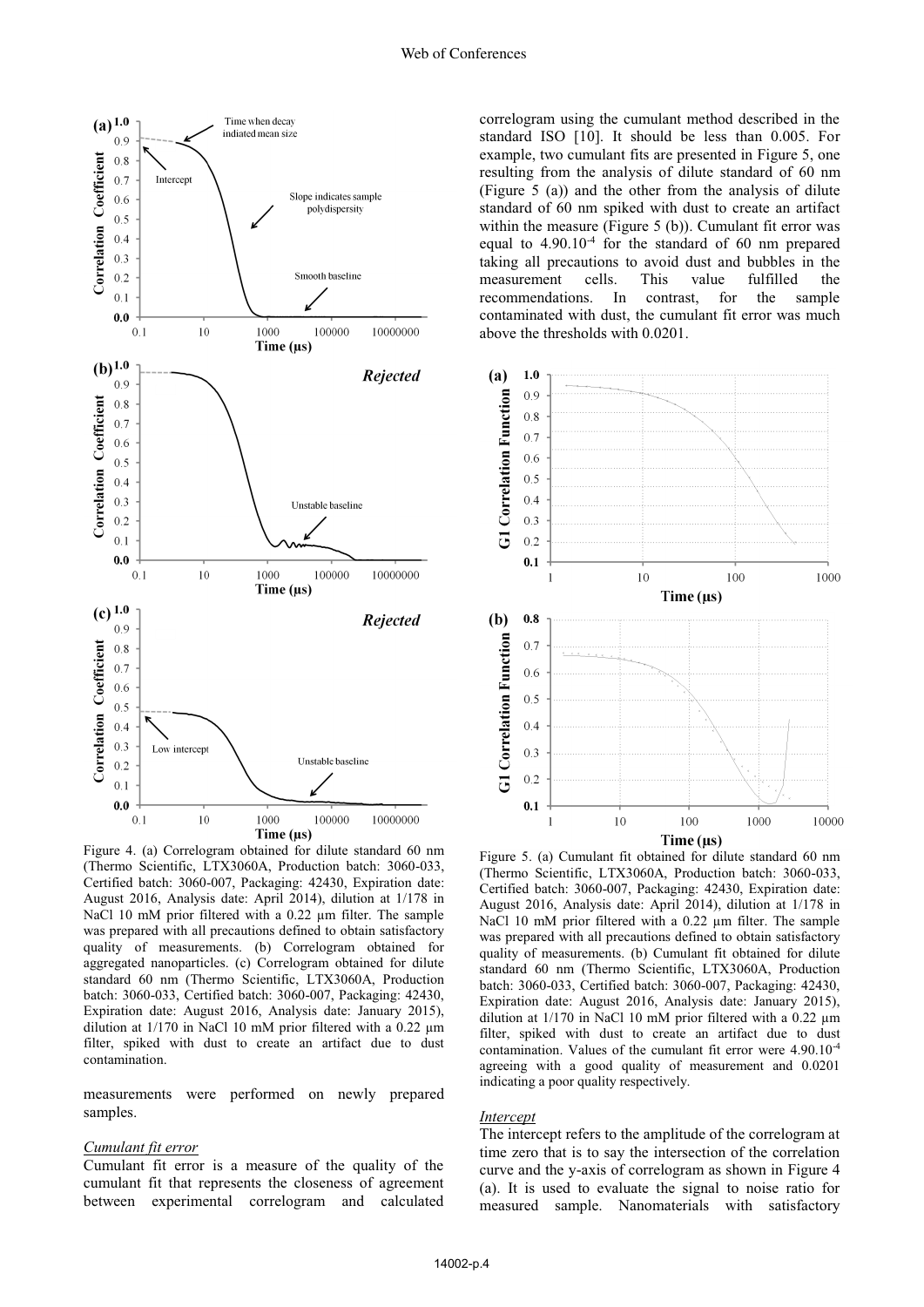characteristics will provide intercepts greater than 0.6. Nanomaterials with best characteristics will give intercepts in excess of 0.9. In the protocol used in this work, value of the intercept was set at a minimum of 0.9 for standards and at a minimum of 0.6 for unknown samples. All measurements that showed a value below these thresholds were rejected (Figure 4 (c)). The three measures given from characterization performed with the protocol needed to fulfill this quality criteria requirement. If at least one measure failed, another completely independent measurement was undertaken with a newly prepared dilution of the sample.

# *Mean Count Rate (Intensity of signal)*

The mean count rate corresponds to the measurement of the intensity of the signal monitored by the detector. It is expressed in kilocounts per second (kcps). Dilutions of nanomaterials were selected to adjust their scattered intensity within the range recommended by the supplier of the measurement instrument between 50 and 500 kcps finding the best compromise between the concentration in nanomaterials of the dispersion and the attenuation of the scattered signal. As this parameter depends on nanomaterial concentration in the dispersion, it should not vary between three consecutive measurements. It is also expected to remain almost constant measuring same samples diluted at the same concentration in nanomaterials. It was verified that the mean count rate was stable over multiple measurements on the same sample and comprised within a range of the mean value  $\pm$ 5 % for all measurements that were performed on same samples. Several factors can explain variations of the mean count rates. A decrease may indicate the loss of nanomaterials due to sedimentation or a change of temperature of the sample between measurements. An increase of the mean count rate may indicate the occurrence of aggregation or change of the temperature of the sample. A random variation of the mean count rate between successive measurements may indicate that the dispersion is unstable.

## *Attenuation and measurement position*

Attenuation and measurement position are parameters chosen by the instrument depending on the optical characteristics of a sample including its concentration. In fact, the signal received by the detector must be more or less attenuated for being in the range of 50 and 500 kcps by application of « filter » while the position of measurements depends of the transparency of the sample to avoid eventual multiple diffusion phenomena in the scattering signal. For low concentrated samples that are quite translucent, minimization of reflection by increasing scattering volume is necessary. The more efficient measurement position is also closed to the centre of the measurement cell. For the more concentrated samples that are more turbid and scatter much more light, measurement positions are taken up near the cell wall reducing multiple scattering by minimizing path length of scattered light. Consistently, the values of attenuation and measurement position are expected to be the same while measuring same samples with the same instrument.

## *Number of runs and run duration*

Choice for the number of runs and run duration are related to size and light scattering properties of nanomaterials and to the optical characteristics of the instrument. These parameters are expected to be set at the same value while performing measurements on identical samples with the same apparatus. It was controlled that this was the case in all measurements performed on the same sample.

# *Result Quality Report*

The supplier of the instrument has developed a size quality report [16]. Twelve tests are carried out on raw data for a given sample for easier interpretation of data from a DLS measurement. A description of the tests is given in Table 1. Results were considered to meet quality criteria when all tests fell within the specifications defined in these tests. In contrast, if any test failed, a warning message indicated that the results did not satisfy quality criteria giving possible reason for failure. In the framework of the quality criteria determined in the protocol, it was requested that all three measurements performed within the frame work of the protocol satisfy this quality control tests to accept the results provided by the sample. If one of the three measurements failed, size determination was repeated on a new sample.

Table 1. Summary of the tests included into the Result Quality Report [16].

| $\frac{1}{2}$  |                                                                                                |
|----------------|------------------------------------------------------------------------------------------------|
| Test<br>number | Description                                                                                    |
| $1 - 4$        | Control of the Z-average diameter<br>(Cumulant method)                                         |
| 5              | Control of the t value of polydispersity<br>index                                              |
| 6              | Control of the intercept value                                                                 |
| 7              | Control of multimodal analysis                                                                 |
| 8              | Control of the in range value                                                                  |
| 9              | Control of the mean count rate (if it is<br>within the defined range $(20 - 500 \text{ kcps})$ |
| 10             | Control of the total number photons<br>collected by the detector $(< 10000)$                   |
| 11             | Control of the cumulant fit error                                                              |
| 12             | Control of the distribution fit error                                                          |
|                |                                                                                                |

 Taking into account of all defined criteria and operating precautions, validation of a protocol of size measurement by DLS was performed by investigating its robustness, precision (repeatability and intermediate precision) and trueness using appropriate certified reference materials with assigned SI traceable values. To assess the robustness, measurements were carried out by varying experimental parameters that could influence results of size measurements such as the temperature of the sample, the volume introduced into measurement cells and the analyst. The repeatability and the intermediate precision were respectively evaluated from measurements performed within day and over several